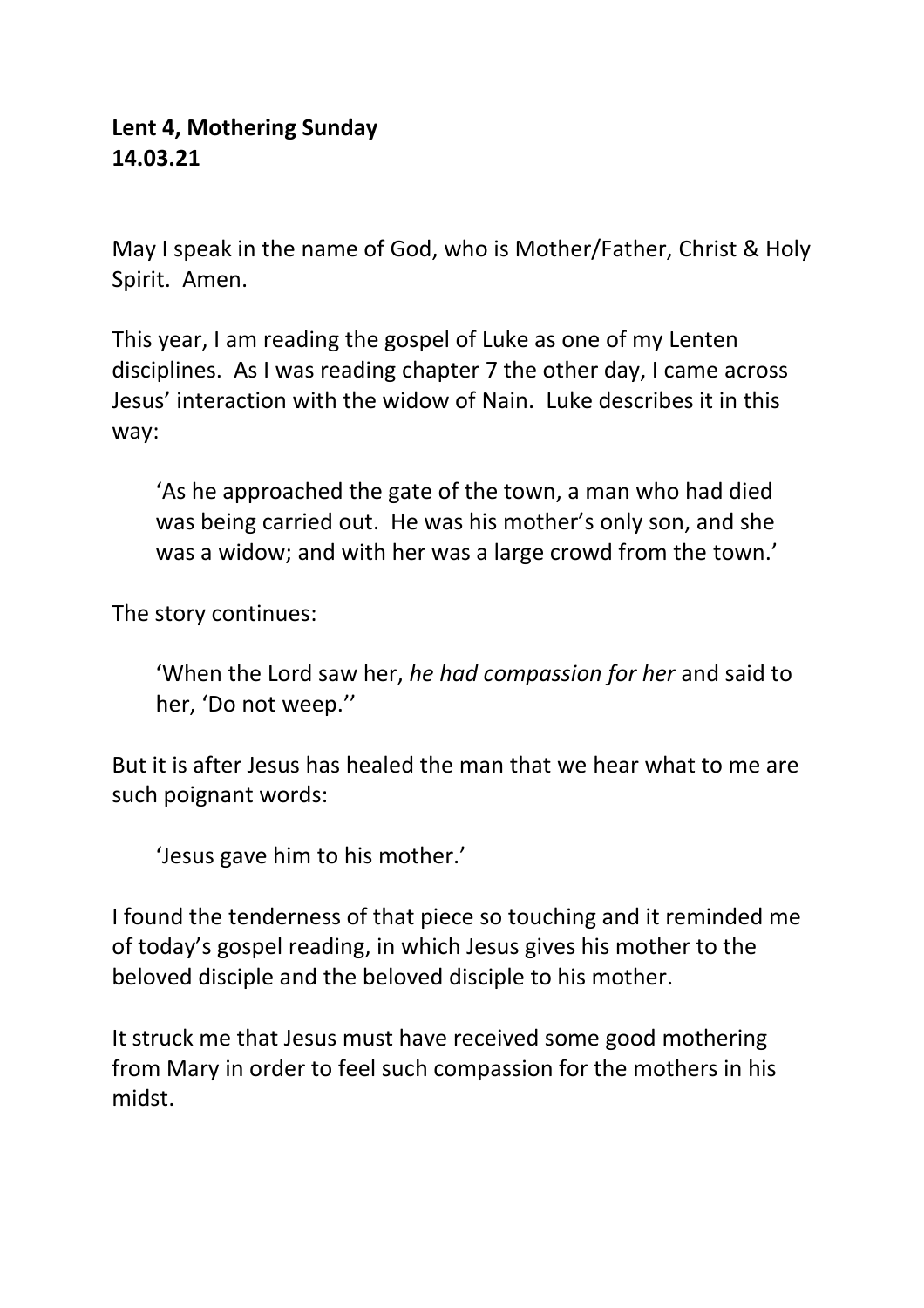And it occurred to me, too, that actually Jesus, as fully divine as well as fully human, would know deeply the cost of fathering *and*  mothering as a part of the Trinity whom we know as Spirit, Word and Father/Mother.

As I pondered this mothering, I reflected on our current situation as we approach the year marker of COVID-19. I thought of the many people who are, after almost a year of life in a pandemic and lockdowns, tired out, weary, bloodied. I know that for some, COVID has been a fruitful time and not unduly stressful. But for others, this year has been a gruelling one, a year in which they have been at war, albeit with a virus.

Some have been fighting the virus itself, either within their own bodies, or as NHS, care workers and family carers looking after other people. Others have been fighting with depression, with financial hardship or with loneliness, especially those living alone. Some young people and children have been fighting with increased anxiety about school, or not school, or not knowing whether there will be school or exams or not.

Of course, there are so many more examples I could give, but my point is just in noticing how many people are battle weary and in need of nurture and rest.

In the midst of this battlefield, I wondered where we might find rest or healing or nourishment, where we could turn for some of that good mothering? Of course there is Mary, mother of the church, the young woman whose strength of character changed life for everyone, the woman called to mother the divine. Many of you will have heard me talk about the mothering of Mary, available for *all of us*.

But on *this* Mothering Sunday, I thought, who better to turn to than Mother God?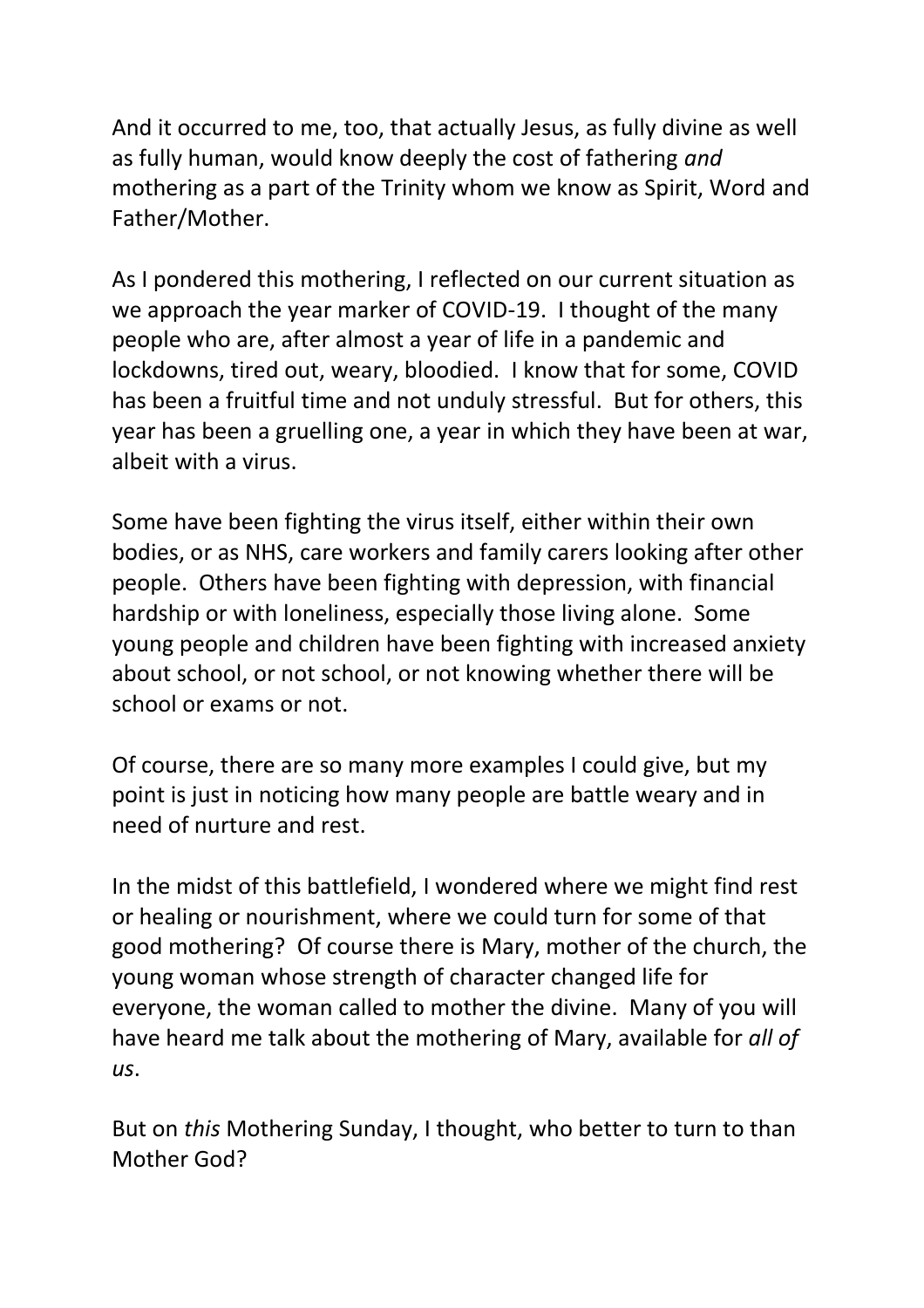This might seem a strange concept given that we are a part of the patriarchal Judaeo-Christian tradition, with very little expression of the feminine. Still, it is good to remember that whilst the bible uses, for the most part, masculine language about God, images of God as mother are not absent from its pages.

In the book of Hosea (11.3-4), God says:

'Yet it was I who taught Ephraim to walk, I who took them up in my arms; but they did not know that I healed them. I led them with cords of human kindness, with bands of love. I was to them like those who lift infants to their cheeks. I bent down to them and fed them.'

Or in Deuteronomy (32.18) we hear:

'You were unmindful of the Rock that bore you; you forgot the God who gave you birth.'

In Isaiah (42.14), God says:

'For a long time I have held my peace, I have kept myself still and restrained myself; now I will cry out like a woman in labour, I will gasp and pant.'

And later on (66.13):

'As a mother comforts her child, so I will comfort you.'

Jesus, as we know, compares himself with a mother hen, saying to Jerusalem (Mtt 23.37):

'How often I have desired to gather your children together as a hen gathers her brood under her wings, and you were not willing!'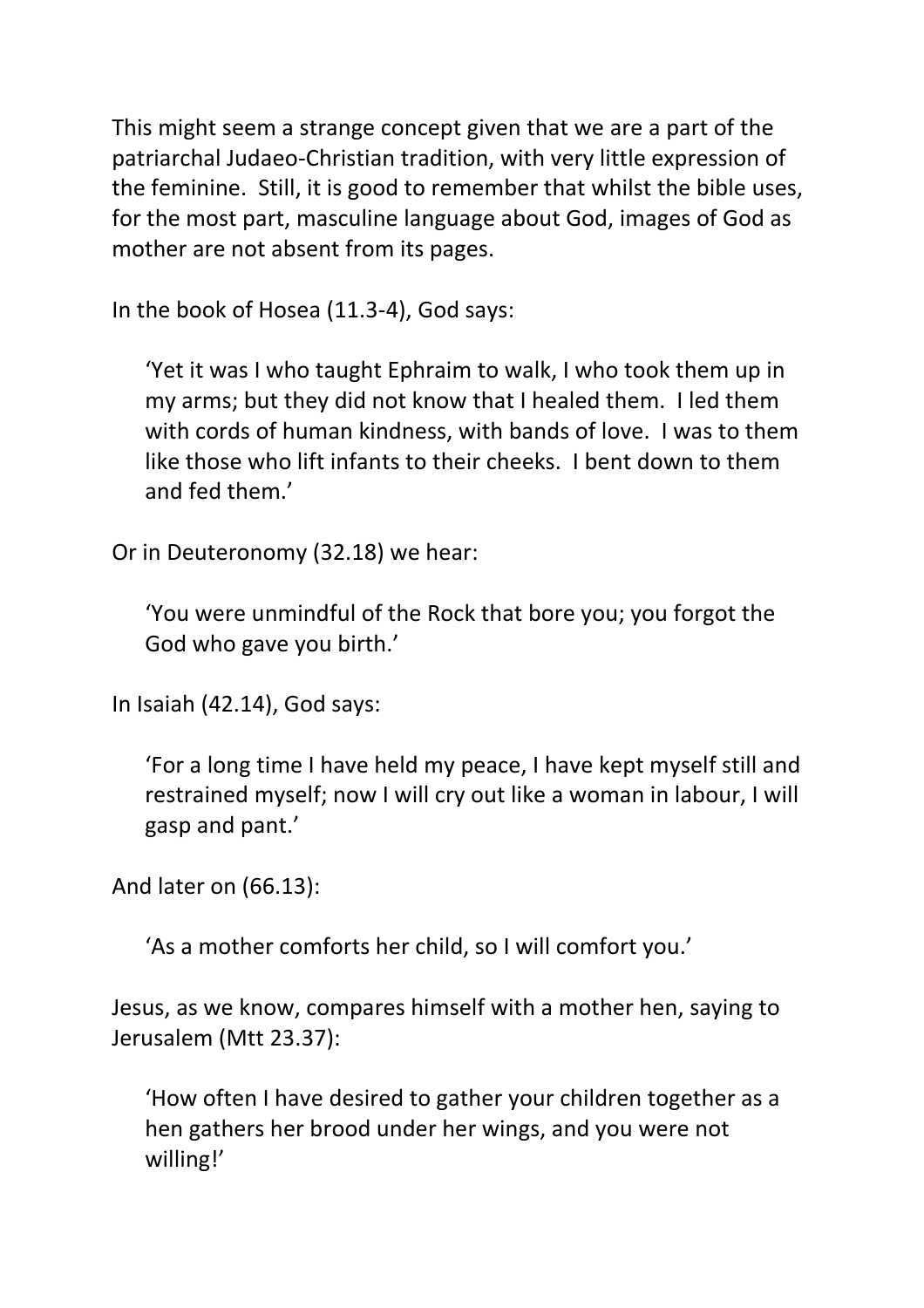God as mother might not be prominent, but she is not absent.

The mediaeval mystic, Julian of Norwich, is renowned for her understanding of God as mother as well as father. Another mediaeval mystic, Meister Eckhart, says this:

'What does God do all day long? God gives birth. From all eternity God lies on a maternity bed giving birth.'

What a glorious image of God and the constant birthing of creation.

For some, this image of God as Mother is a delight and joy; it is freedom and liberation and balance.

As you know, it has been a passion for me since I first discovered Feminist Theology 20 years ago. I long for the day when my daughter, along with *all* girls and women, can sing and cry out to God as 'She' without fear of ridicule or anger and with the full encouragement and participation of the church.

For others, though, the image of God as Mother might feel unfamiliar or uncomfortable, an understandable challenge for anyone brought up within a patriarchal framework. If you should feel yourself in this place, whatever your gender, I invite you simply to explore.

What might God as Mother look like to you? What art or images would resonate with you? What poetry or music would help you to hear her voice? How would you wish to pray to her? What would you choose to pray with – a candle, water, flowers or something else?

In this place of pandemic weariness, I wonder what it would feel like to rest in the nurturing, healing and nourishing arms of *Mother* God,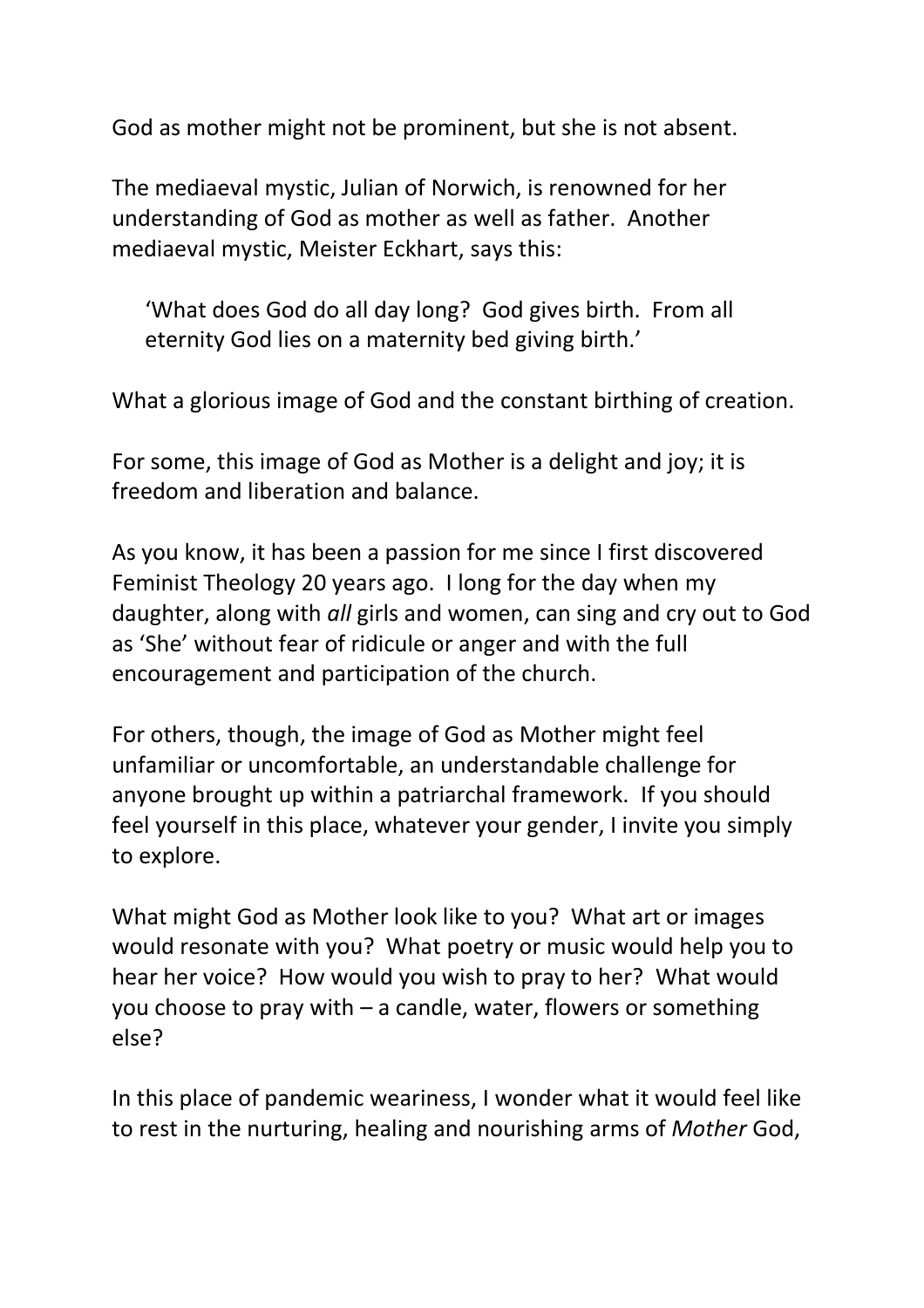to imagine ourselves held oh so tenderly, to listen as she whispers sweet nothings or sings us a lullaby?

This is not to suggest that there is only gentleness and not strength or determination within the feminine: we only need to think of Mary's 'yes' and her vigil at the foot of the cross or Jochebed and Miriam to see that strength and determination, but it is, for now, to rest in the presence of the God who, in the words of Deuteronomy, Isaiah and Hosea, gave us birth, taught us to walk, carried us in her arms, bent down to feed us, comforted us, comforts us still.

Inevitably, when we talk of God as mother *or* father, there is a particular challenge for anyone who experienced a difficult relationship with their *own* mother or father. If that is part of your experience, I wonder whether a possible starting point might be to ponder what it is you would have *wished* for in a mother, what it is you wish you had experienced or known or been told?

And perhaps also in this place, and for *anyone* exploring this concept of God as Mother, we might also be attuned to the ways in which we can mother ourselves. I first came across this concept of selfmothering in more depth in my Pre and Peri-Natal work and it means, simply put, to treat ourselves with mercy and kindness.

Most of us find it easy to be hard on ourselves, to push ourselves, to tell ourselves not to be silly or make a fuss, to put ourselves down, to be frustrated with ourselves or impatient with our progress.

Perhaps this Mothering Sunday could be an opportunity to explore new ways of being with ourselves, to talk to ourselves as we would a friend or a child in need of comfort, to honour our boundaries, to tend to our needs, to slow down and give ourselves space and, above all, to show ourselves love and compassion.